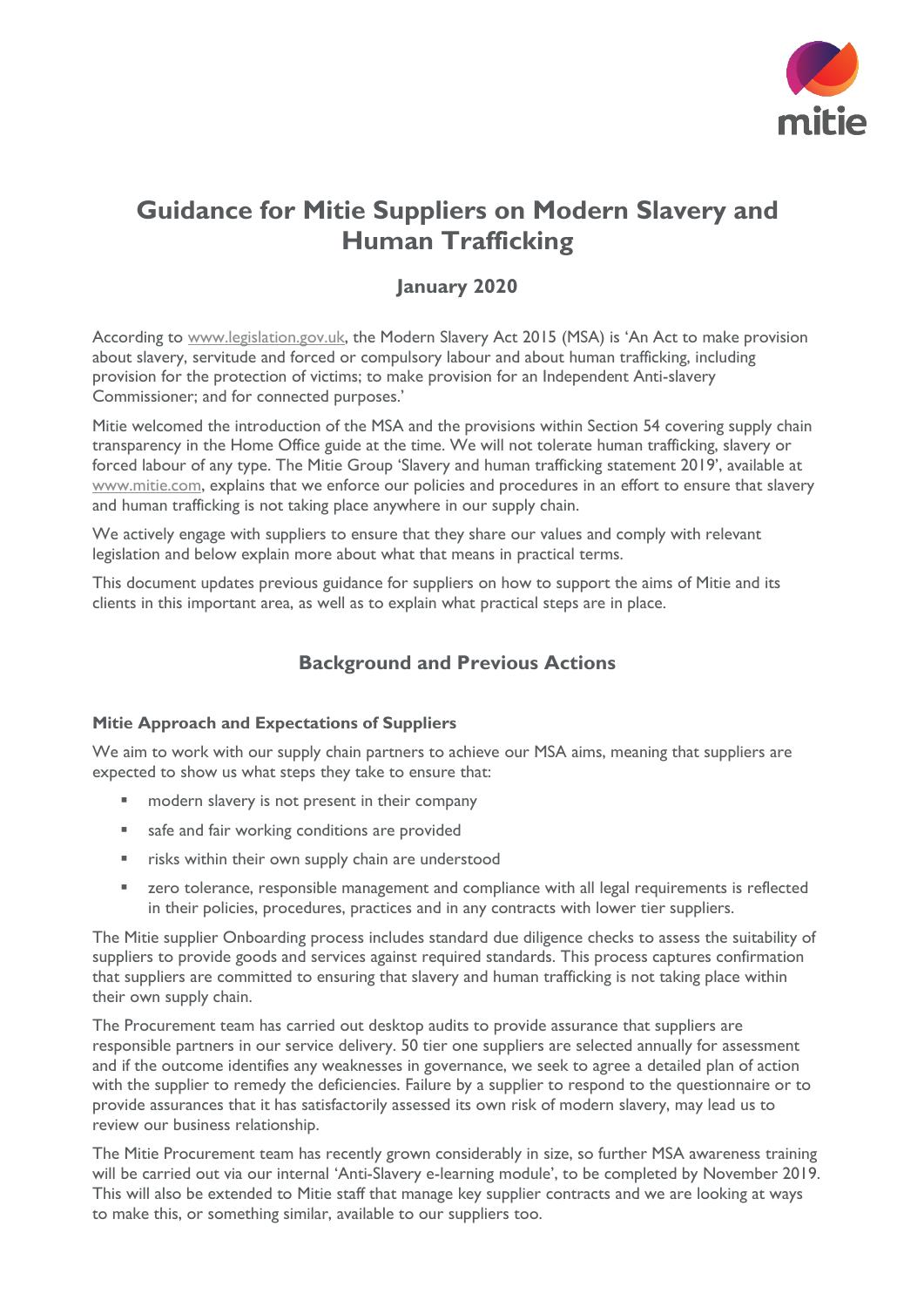For new suppliers, we typically ask during the Tendering or subsequent Onboarding process about their policies on labour standards, including modern slavery and human trafficking, and how that is communicated within their organisation and supply chain. As appropriate, we also explore whether they have carried out MSA risk assessments, provided training for staff and checked how employees or suppliers can raise potential MSA concerns.

# **Planned Actions to Improve Supply Chain Awareness**

## **New Supplier Social Value Policy**

This document has been written to supersede the Supplier Code of Conduct policy and now includes requirement for Social Value and Sustainable Procurement. It will be published by end November 2019 and available on the Mitie supplier pages at:<https://www.mitie.com/suppliers/>

#### **Focus on high risk categories of spend**

Government work on MSA has identified industries with high risk supply chains, including: Construction; Recruitment and Labour; Hospitality; Food.

Classification of our supplier spend by category is standard practice at Mitie, so categories that relate to these types of industries will require suppliers bidding for work to assure us that they have adequate measures in place, which may be over and above the standard checks made.

## **Reporting Concerns**

Mitie do not expect supplier staff to put themselves at any risk by raising concerns. MSA violations are serious and organised criminal gangs may be responsible, so we would encourage all staff who suspect any violation to call the confidential national helpline or report online at:

## **08000 121 700**

#### **https://www.modernslaveryhelpline.org/**

In that way staff are protected from any potential personal risk, which may be an issue if raising concerns directly to those supervising suspected victims.

Internally, Mitie staff report concerns through the confidential Whistleblowing Line. Under circumstances where an investigation is required, we may require suppliers to suspend work until they can assure us that there are no risks, or that changes have been made to address any concerns.

We also expect suppliers to act upon any information they have identified through their own MSA checks and immediately communicate to us where incidences of modern slavery have been found within a Mitie supply chain, by reporting that to the Head of Procurement Process.

## **Onboarding System Changes**

Improvements to the process used when suppliers are first set up are underway, with a new system to be implemented early in 2020. The principles applied build on the previous approach, so MSA statements will continue to be required along with acceptance of the Supplier Social Value Policy.

Suppliers that do not accept these clauses will not be permitted to be set up as a Mitie supplier and the system will also checks ongoing compliance for longstanding suppliers.